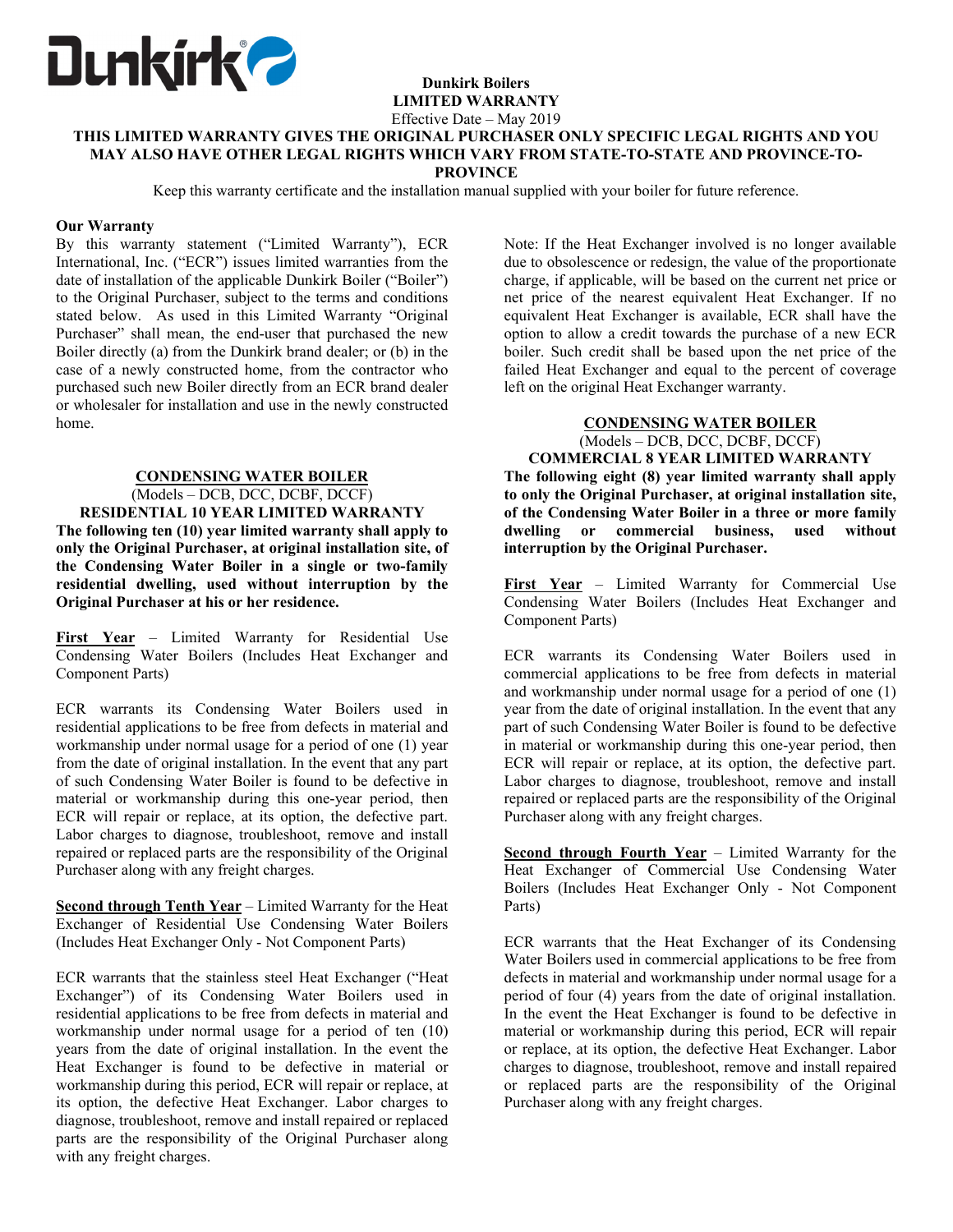## **Dunkirk Boilers LIMITED WARRANTY**  Effective Date – May 2019

## **THIS LIMITED WARRANTY GIVES THE ORIGINAL PURCHASER ONLY SPECIFIC LEGAL RIGHTS AND YOU MAY ALSO HAVE OTHER LEGAL RIGHTS WHICH VARY FROM STATE-TO-STATE AND PROVINCE-TO-PROVINCE**

Keep this warranty certificate and the installation manual supplied with your boiler for future reference.

**Fifth through Eighth Year** – Limited Warranty for the Heat Exchanger of Commercial Use Condensing Water Boilers (Includes Heat Exchanger only – Not Component Parts)

ECR warrants the Heat Exchanger of its Condensing Water Boilers used in commercial applications to be free from defects in material and workmanship for the fifth year through eighth year from the date of installation. If the Heat Exchanger is found to be defective, ECR will replace the original Heat Exchanger upon the payment of a proportionate charge based on the time the Condensing Water Boiler has been in service.

The proportionate charge will be equal to the appropriate percentage of the net price of such Heat Exchanger at the time the warranty claim is made, and will be determined as follows:

| $5$ th<br>ear<br>ັ | 4m<br>ear | ш<br>ear | ear<br>ັບເມ |
|--------------------|-----------|----------|-------------|
|                    |           | W.       |             |

Labor charges to diagnose, troubleshoot, remove and install repaired or replaced parts are the responsibility of the Original Purchaser along with any freight charges.

Note: If the Heat Exchanger involved is no longer available due to obsolescence or redesign, the value of the proportionate charge, if applicable, will be based on the current net price or net price of the nearest equivalent Heat Exchanger. If no equivalent Heat Exchanger is available, ECR shall have the option to allow a credit towards the purchase of a new ECR boiler. Such credit shall be based upon the net price of the failed Heat Exchanger and equal to the percent of coverage left on the original Heat Exchanger warranty.

#### 

### **LIMITATIONS/EXCLUSIONS – APPLIES TO ALL WARRANTIES**

1. Under no circumstances will ECR be responsible for any other costs associated with rectifying the defective part, including, without limitation, costs associated with removing and reinstalling the defective part or its replacement part, and all labor and material costs connected therewith, including, without limitation, costs associated with supplying/returning the defective part to ECR. Replacement material will be invoiced to the distributor in the usual manner and will be subjected to adjustment upon proof of defect.

2. The Limited Warranty covers only the Heat Exchanger for the second through the last warranted year from date of original installation. All other component parts furnished by ECR, but purchased from other manufacturers, shall be limited to their warranties, if any.

3. This Limited Warranty will not be applicable if the Boiler is (i) used or operated over its rated capacity; (ii) installed for uses other than for residential or commercial use, as specified by the applicable warranty; (iii) not maintained in accordance with ECR's recommendation or accepted good practice as determined by industry standards; or (iv) subjected to unauthorized alteration.

4. This Limited Warranty in no way can be considered as a guarantee of workmanship of an installer or repairman connected with the installation or repair of the Boiler or as imposing on ECR liability of any nature for unsatisfactory performance as a result of faulty workmanship in the installation or service of the Boiler, which liability is hereby expressly disclaimed.

5. This Limited Warranty will not be applicable if the Boiler has been damaged as a result of being improperly installed, serviced or operated, including, without limitation, operated with insufficient water (dry fire); allowed to freeze; improper water conditions or subjected to flood conditions.

6. In order for this Limited Warranty to be effective (i) the Boiler must have been assembled/installed in strict compliance with installation instructions furnished with the Boiler by ECR; and (ii) the Boiler sections must not have been damaged during shipment and installation.

7. The furnishing of replacement parts under the terms of this Limited Warranty will apply to the original warranty period and will not serve to extend such period.

8. ECR shall not be liable for any damages, defaults or delays in performance under this Limited Warranty caused by any contingency beyond its control, including, without limitation, a shortage or reduced supply of energy or raw materials, freezing, flood, fire, wind or lightning.

9. ECR is in no way liable for any damages that may result from (i) the failure of external wiring, piping, or other attachments and accessory products not integral with the Boiler; (ii) installation, service or operation that is not in compliance with all applicable federal, state and provincial laws or regulations; (iii) misapplication or the use of the Boiler for purposes other for which it was designed; or (iv) the use of parts not supplied or designated by ECR.

10. The remedy for breach of this Limited Warranty is expressly limited to the repair or replacement of any part found to be defective under conditions of normal use, and the remedy for breach of this Limited Warranty, statutory duty or by reason of tort (including, without limitation, negligence) does not extend to liability for incidental, special or consequential damages or losses, such as loss for the use of